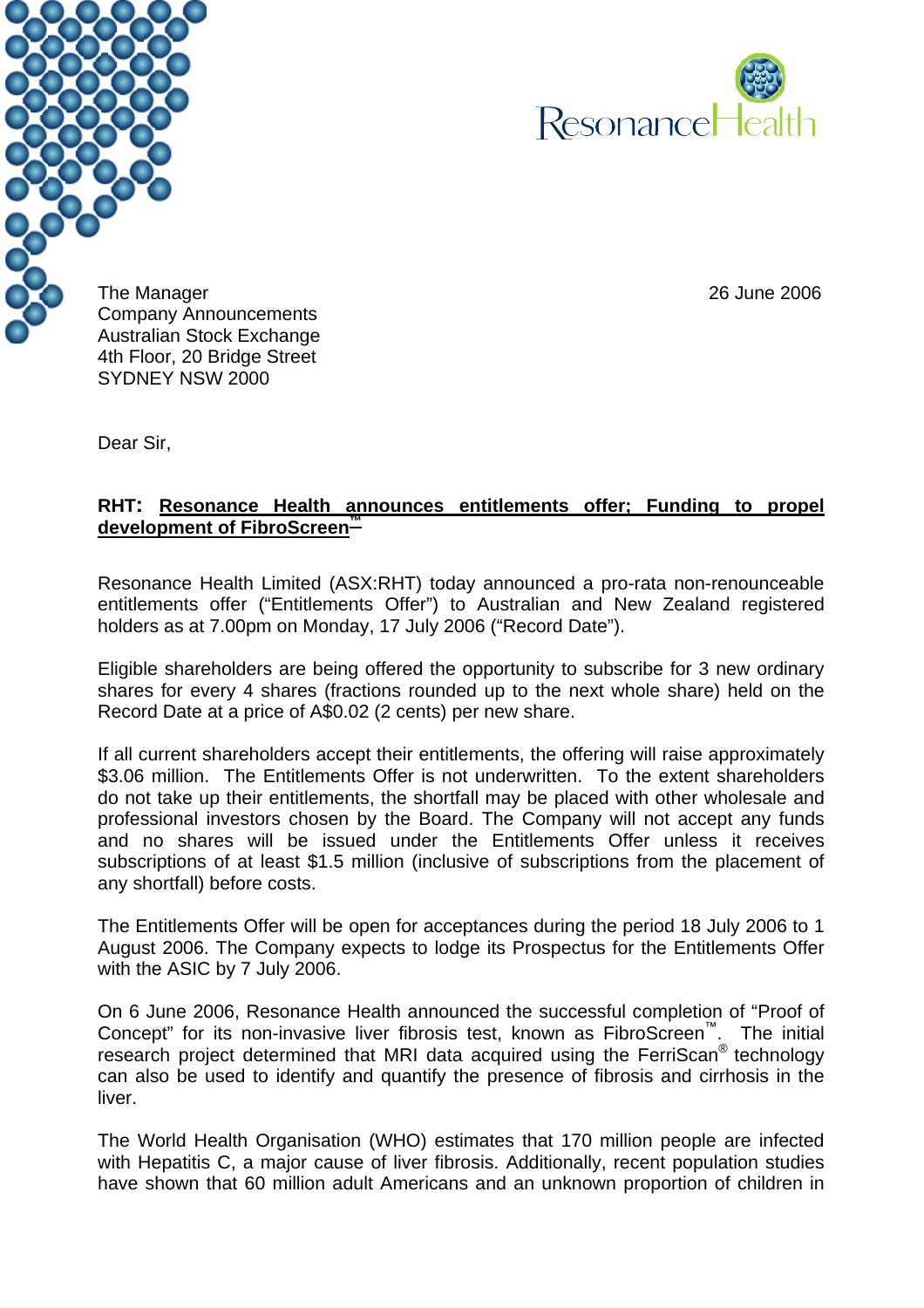the US suffer from nonalcoholic fatty liver disease (NAFLD), a condition that can lead to cirrhosis, liver failure, and/or cancer. Fibrotic liver diseases accounts for 1.3 million deaths per annum, making these diseases the 8th most common global cause of death.

Because the potential market for FibroScreen™ is very attractive, with 170 million people worldwide affected by Hepatitis C as just one potential market, the Board of Directors has determined that the Company should proceed with continued development of FibroScreen™.

The funds from the entitlements issue will be primarily used to commence full development of FibroScreen™. The Company will also seek to obtain Government grants to accelerate and complete the development of the product. While there can be no guarantee the Company will obtain a grant, one of the conditions of such grants is that RHT is able to fund 50% of the FibroScreen™ development costs.

In setting the price for the Entitlements Offer at 2 cents per new share, the Board is mindful that many investors are holding the stock at a loss, and wishes to provide an opportunity for shareholders to participate at this pricing level.

The Board does not believe that the pricing discount is a negative reflection on the value of the Company's assets. To the contrary, the Board believes that one reason for the current share price may be the perception that the Company does not have sufficient funding to develop its technologies.

Resonance Health already provides an FDA and TGA cleared test in FerriScan®. The clearances already received for FerriScan® from regulatory bodies around the world and the initial market adoption of the test provides a base from which a clinically superior and market acceptable fibrosis test may be developed.

Finally, it is the view of the board that this Entitlements Offer enhances the plans announced by the Company on 6 June 2006 to continue to pursue potential acquisitions of pathology labs. The Board believes that a stronger balance sheet will assist Resonance Health in its goal of acquiring pathology labs and attracting equity investment for such labs. The Queensland Biotechnology Fund ("QBF") remains ready to invest \$8 million in Resonance Health to help finance such acquisitions. Final terms and conditions of both the pathology lab acquisitions and the equity investment are subject to a final agreement.

An ASX Appendix 3B for the entitlements offer is also lodged with this announcement.

The Prospectus and Entitlement and Acceptance Form will be dispatched to shareholders by 18 July 2006. Anyone wishing to subscribe for shares under the Entitlements Offer will need to complete the Entitlement and Acceptance Form that will accompany the Prospectus.

The key dates for the entitlements offer are set out below. These dates are subject to change by Resonance Health, in consultation with ASX.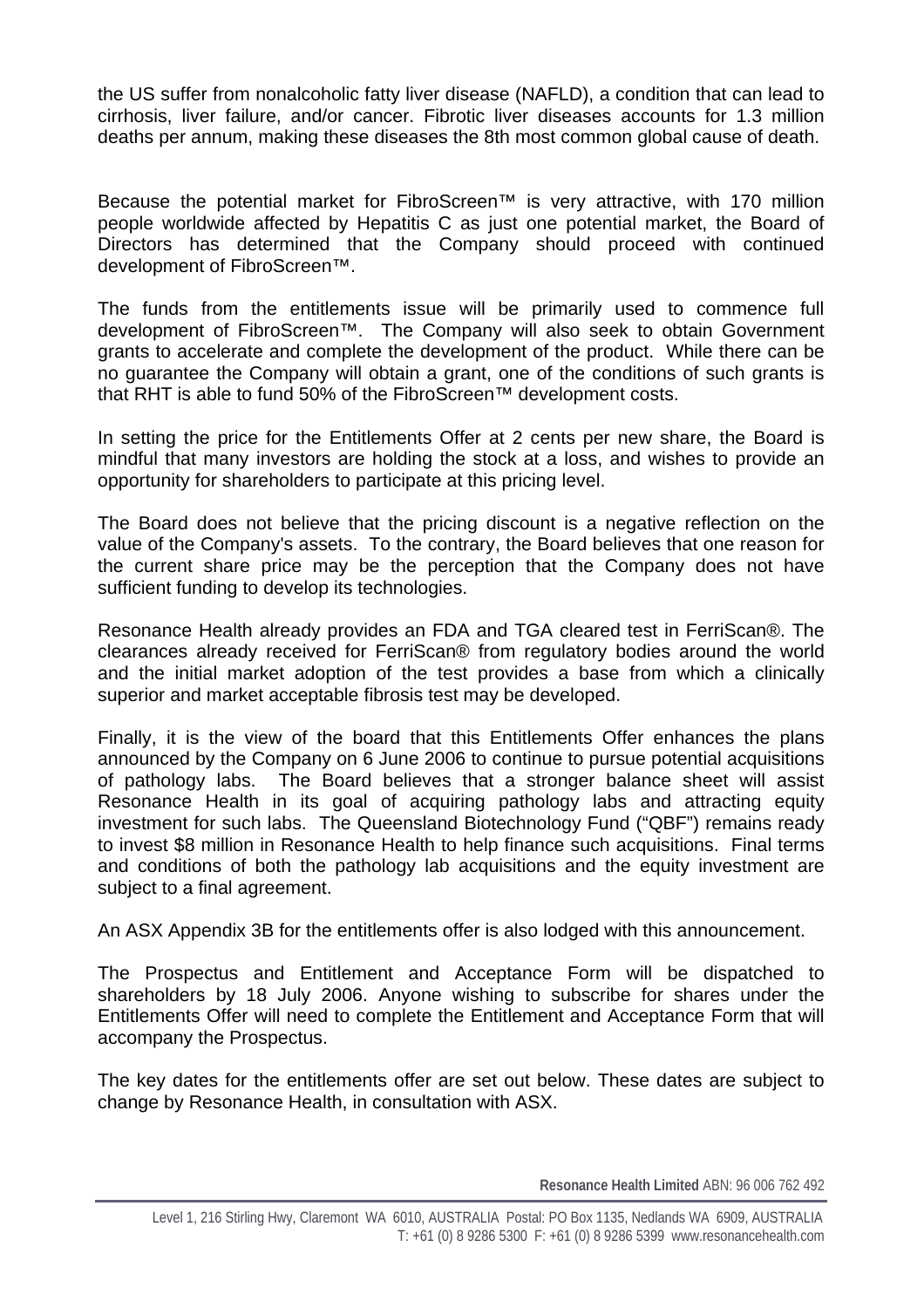| Lodgement of entitlements issue prospectus                    | Friday 7 July 2006      |
|---------------------------------------------------------------|-------------------------|
| Shares trade "ex-entitlements"                                | Tuesday 11 July 2006    |
| Record Date (7.00 pm WST)                                     | Monday 17 July 2006     |
| Despatch of Prospectus                                        | Tuesday 18 July 2006    |
| Entitlements offer closes (5.00 pm WST)                       | Tuesday 1 August 2006   |
| Allotment of new shares and despatch of holding<br>statements | Thursday 10 August 2006 |
| Trading of new shares expected to commence<br>on ASX          | Friday 11 August 2006   |

For further information, please contact:

| <b>Resonance Health</b><br>Media<br><b>Investor</b><br>and<br><b>Relations</b> | <b>Resonance Health</b><br><b>Chairman</b> |  |  |
|--------------------------------------------------------------------------------|--------------------------------------------|--|--|
| Mr. Glenn Smith                                                                | Dr Gary W. Pace                            |  |  |
| T - +61 8 9286 5300                                                            | T - +1 781 756 0440                        |  |  |
| M - +61 411 433 023                                                            | Email: gwpace@comcast.net                  |  |  |
| Email: glenns@ferriscan.com                                                    |                                            |  |  |

**Resonance Health Limited** ABN: 96 006 762 492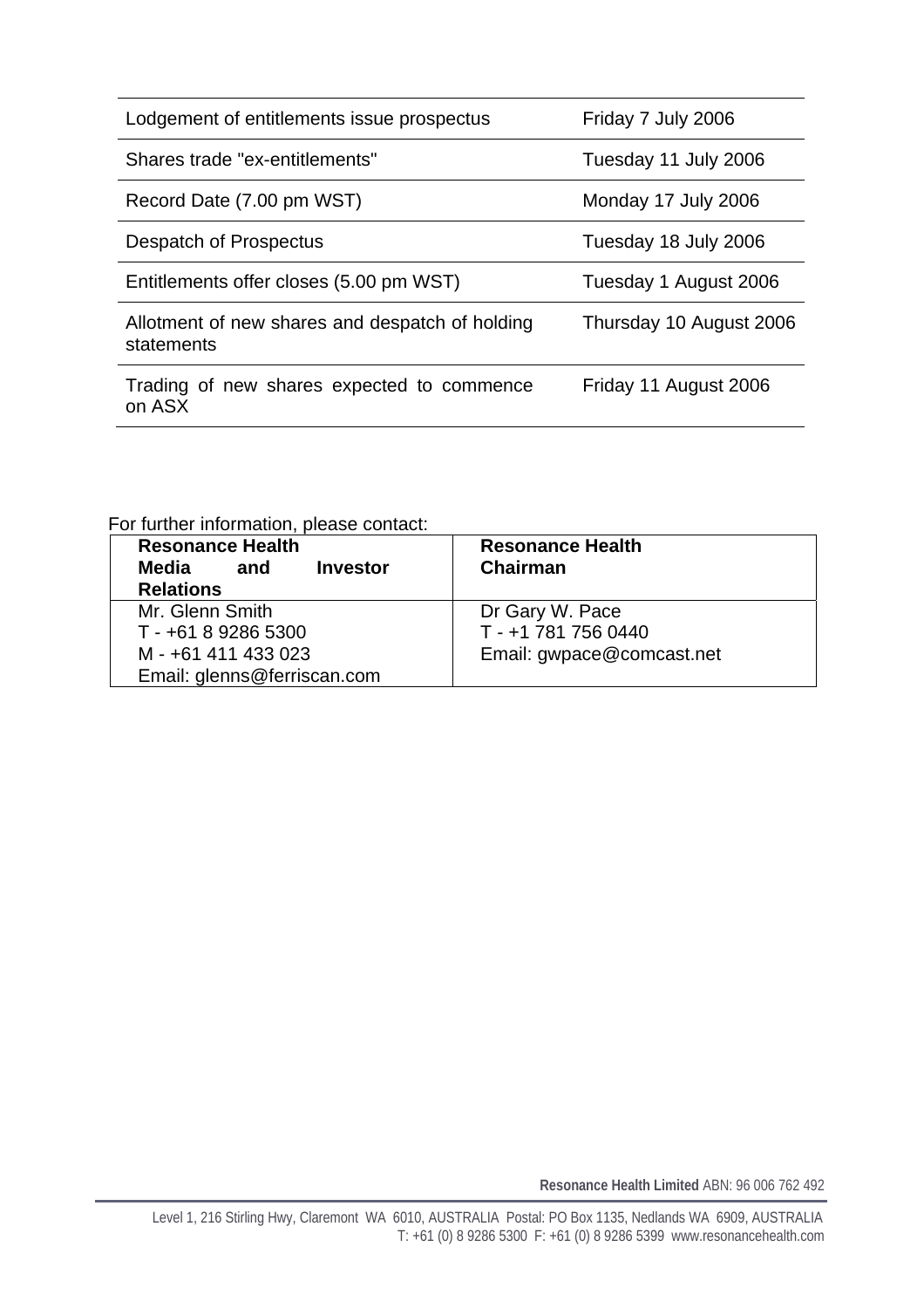*Rule 2.7, 3.10.3, 3.10.4, 3.10.5*

# **Appendix 3B**

# **New issue announcement, application for quotation of additional securities and agreement**

*Information or documents not available now must be given to ASX as soon as available. Information and documents given to ASX become ASX's property and may be made public.* 

Introduced 1/7/96. Origin: Appendix 5. Amended 1/7/98, 1/9/99, 1/7/2000, 30/9/2001, 11/3/2002, 1/1/2003, 24/10/2005.

Name of entity

#### **RESONANCE HEALTH LIMITED**

ABN

**96 006 762 492**

We (the entity) give ASX the following information.

### **Part 1 - All issues**

*You must complete the relevant sections (attach sheets if there is not enough space).*

|        | <sup>+</sup> Class of <sup>+</sup> securities issued or to be |  |  |
|--------|---------------------------------------------------------------|--|--|
| issued |                                                               |  |  |

Ordinary Shares

- 2 Number of <sup>+</sup>securities issued or to be issued (if known) or maximum number which may be issued
- 3 Principal terms of the +securities (eg, if options, exercise price and expiry date; if partly paid <sup>+</sup>securities, the amount outstanding and due dates for payment; if <sup>+</sup>convertible securities, the conversion price and dates for conversion)

Approximately 153,455,820 ordinary fully paid shares

Same as existing listed ordinary fully paid shares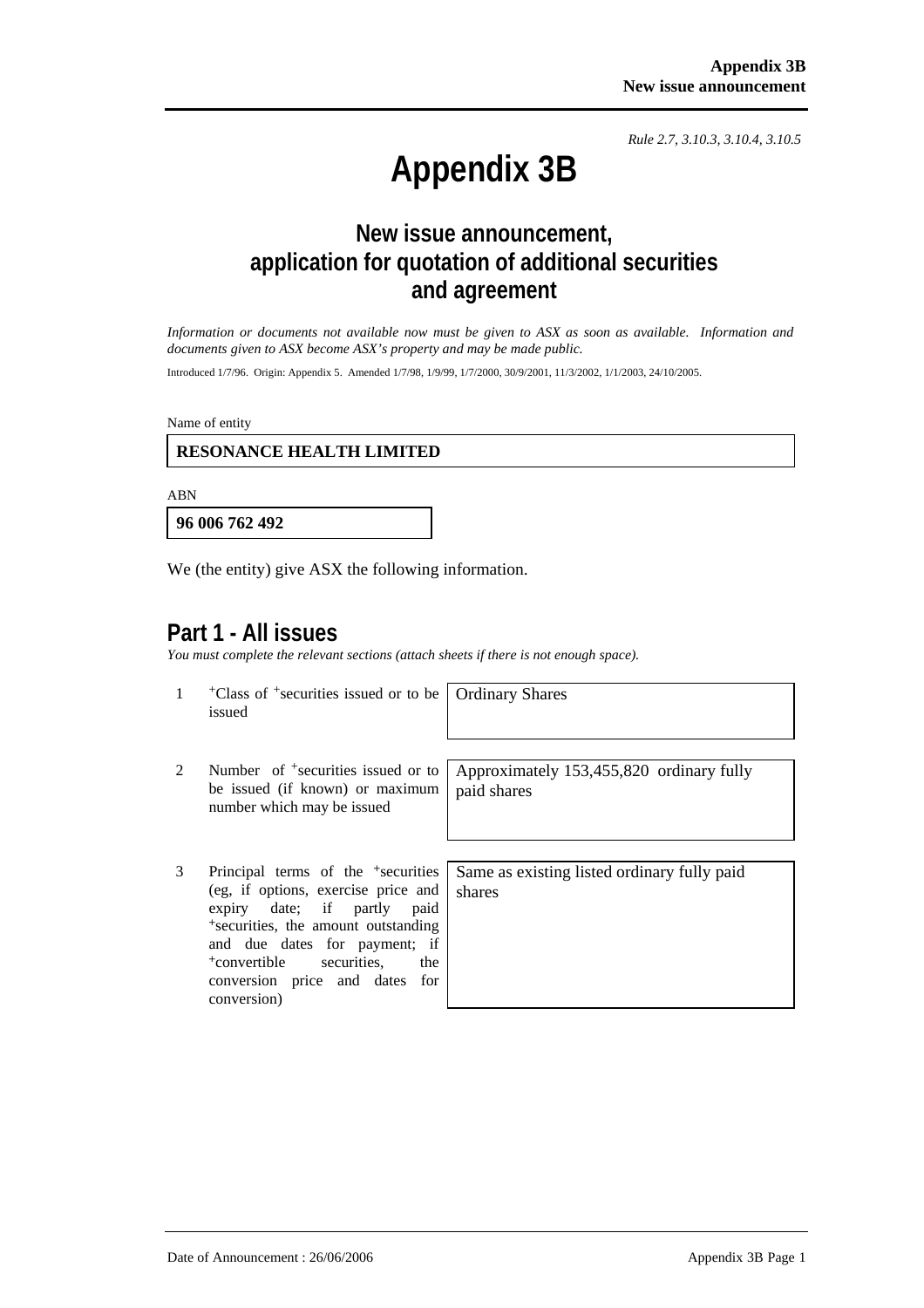| 4 | Do the <sup>+</sup> securities rank equally in all<br>respects from the date of allotment<br>with an existing <sup>+</sup> class of quoted<br><sup>+</sup> securities?                                                                                                                                                                                                                                               | The securities will rank equally in all respects<br>allotment.                                                                                                                                                                                                             | with existing ordinary shares from the date of |  |
|---|----------------------------------------------------------------------------------------------------------------------------------------------------------------------------------------------------------------------------------------------------------------------------------------------------------------------------------------------------------------------------------------------------------------------|----------------------------------------------------------------------------------------------------------------------------------------------------------------------------------------------------------------------------------------------------------------------------|------------------------------------------------|--|
|   | If the additional securities do not<br>rank equally, please state:<br>the date from which they do<br>which<br>the<br>extent<br>to<br>they<br>participate for the next dividend,<br>of<br>(in<br>the<br>case<br>a<br>trust.<br>distribution) or interest payment<br>the extent to which they do not<br>$\bullet$<br>rank equally, other than in<br>relation to the next dividend,<br>distribution or interest payment |                                                                                                                                                                                                                                                                            |                                                |  |
| 5 | Issue price or consideration                                                                                                                                                                                                                                                                                                                                                                                         | 2 cents per new ordinary fully paid share                                                                                                                                                                                                                                  |                                                |  |
| 6 | Purpose of the issue<br>(If issued as consideration for the<br>acquisition of assets, clearly identify<br>those assets)                                                                                                                                                                                                                                                                                              | The purpose of the issue is to raise additional<br>capital for the continuation of the FerriScan <sup>®</sup><br>business and continued R&D efforts for the<br>fibrosis testing technology and to provide<br>additional working capital for general corporate<br>purposes. |                                                |  |
| 7 | Dates of entering <sup>+</sup> securities into<br>uncertificated holdings or despatch<br>of certificates                                                                                                                                                                                                                                                                                                             | Anticipated to be 10 August 2006                                                                                                                                                                                                                                           |                                                |  |
|   |                                                                                                                                                                                                                                                                                                                                                                                                                      |                                                                                                                                                                                                                                                                            |                                                |  |
|   |                                                                                                                                                                                                                                                                                                                                                                                                                      | Number                                                                                                                                                                                                                                                                     | <sup>+</sup> Class                             |  |
| 8 | Number and <sup>+</sup> class of all <sup>+</sup> securities<br>quoted on<br><b>ASX</b><br><i>(including)</i><br>the<br>securities in clause 2 if applicable)                                                                                                                                                                                                                                                        | Approximately<br>358,063,579<br><i>(including securities)</i><br>in clause 2 after<br>quotation)                                                                                                                                                                           | <b>Ordinary Shares</b>                         |  |
|   |                                                                                                                                                                                                                                                                                                                                                                                                                      | 47,798,794                                                                                                                                                                                                                                                                 | Options $-15c$ on or<br>before 15/1/07         |  |
|   |                                                                                                                                                                                                                                                                                                                                                                                                                      | 20,604,594                                                                                                                                                                                                                                                                 | Options $-40c$ on or<br>before 15/1/08         |  |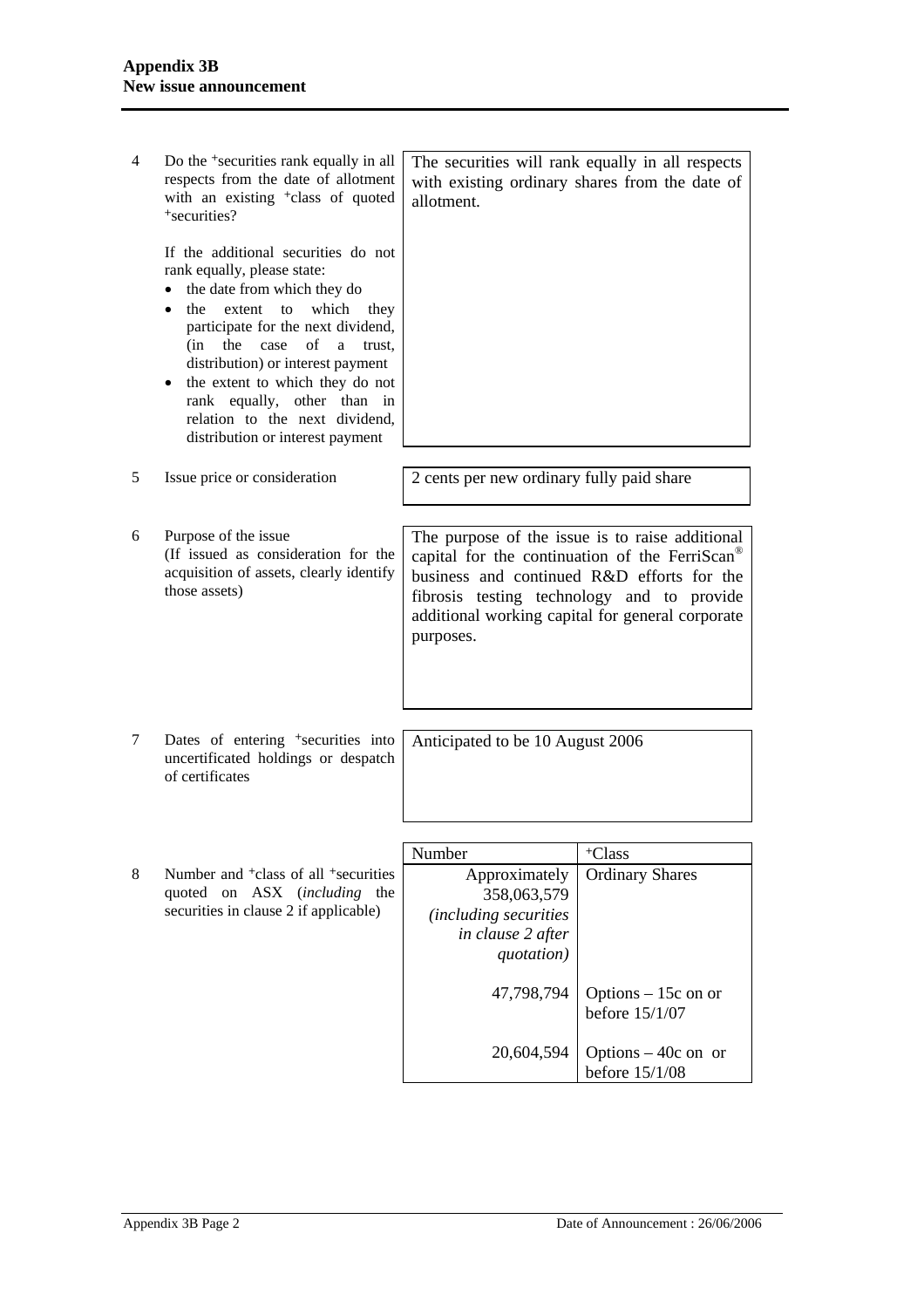|   |                                                                                                                                                  | Number     | <sup>+</sup> Class                        |
|---|--------------------------------------------------------------------------------------------------------------------------------------------------|------------|-------------------------------------------|
| 9 | Number and <sup>+</sup> class of all <sup>+</sup> securities <b>not</b><br>quoted on ASX (including the securities in<br>clause 2 if applicable) | 800,000    | Options – 40c on or<br>before 07/07/2009  |
|   |                                                                                                                                                  | 1,600,000  | Options $-30c$ on or<br>before 07/07/2009 |
|   |                                                                                                                                                  | 4,000,000  | Options $-20c$ on or<br>before 12/11/2007 |
|   |                                                                                                                                                  | 3,333,341  | Options $-20c$ on or<br>before 06/12/2007 |
|   |                                                                                                                                                  | 3,333,325  | Options $-30c$ on or<br>before 06/12/2007 |
|   |                                                                                                                                                  | 3,333,342  | Options $-20c$ on or<br>before 01/02/2008 |
|   |                                                                                                                                                  | 3,333,325  | Options $-30c$ on or<br>before 01/02/2008 |
|   |                                                                                                                                                  | 500,000    | Options $-25c$ on or<br>before 31/05/2007 |
|   |                                                                                                                                                  | 1,000,000  | Options $-30c$ on or<br>before 31/05/2008 |
|   |                                                                                                                                                  |            | <b>Incentive Shares</b>                   |
|   |                                                                                                                                                  | 13,000,000 | Incentive shares - F<br>class             |
|   |                                                                                                                                                  | 3,000,000  | Incentive shares $-G$<br>class            |
|   |                                                                                                                                                  |            |                                           |
|   |                                                                                                                                                  |            |                                           |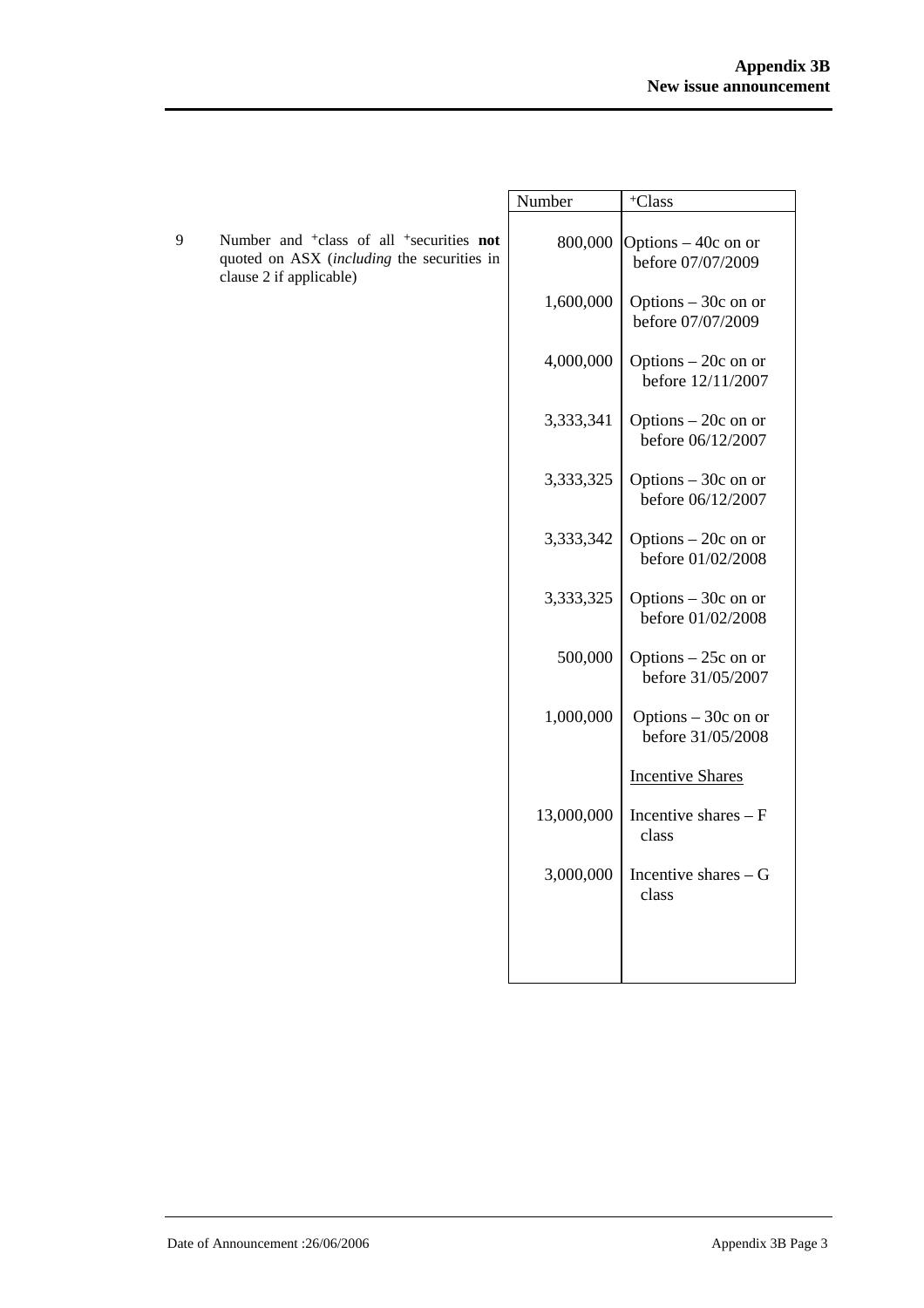| 9  |                                                                                                          | Number     | Class                                                               |
|----|----------------------------------------------------------------------------------------------------------|------------|---------------------------------------------------------------------|
|    |                                                                                                          |            | <b>Incentive Options</b>                                            |
|    |                                                                                                          | 3,333,334  | Options 20c, 3 years<br>from date of issue                          |
|    |                                                                                                          | 3,333,333  | Options $-30c$ , 3 years<br>from date of issue                      |
|    |                                                                                                          | 2,000,000  | Options $-40c$<br>expiring 31/07/2008                               |
|    |                                                                                                          | 2,000,000  | Options $-50c$<br>expiring 31/07/2008                               |
|    |                                                                                                          | 100,000    | <b>Employee Incentive</b><br>$options - 30c$<br>expiring 24/03/2008 |
|    |                                                                                                          | 400,000    | <b>Employee Incentive</b><br>$options - 40c$<br>expiring 02/04/2007 |
| 10 | Dividend policy (in the case of a trust,<br>distribution policy) on the increased capital<br>(interests) | dividends. | There are currently no plans to pay any                             |

# **Part 2 - Bonus issue or pro rata issue**

| 11 | Is<br>security<br>holder<br>approval<br>required?                                                        | No                                          |
|----|----------------------------------------------------------------------------------------------------------|---------------------------------------------|
| 12 | Is the issue renounceable or non-<br>renounceable?                                                       | This is a Non-Renounceable Issue            |
| 13 | Ratio in which the <sup>+</sup> securities will<br>be offered                                            | Three new shares for every four shares held |
| 14 | <sup>+</sup> Class of <sup>+</sup> securities to which the<br>offer relates                              | <b>Fully paid Ordinary Shares</b>           |
| 15 | <sup>+</sup> Record<br>determine<br>date<br>to<br>entitlements                                           | 17 July 2006                                |
| 16 | Will holdings on different registers<br>(or subregisters) be aggregated for<br>calculating entitlements? | <b>Yes</b>                                  |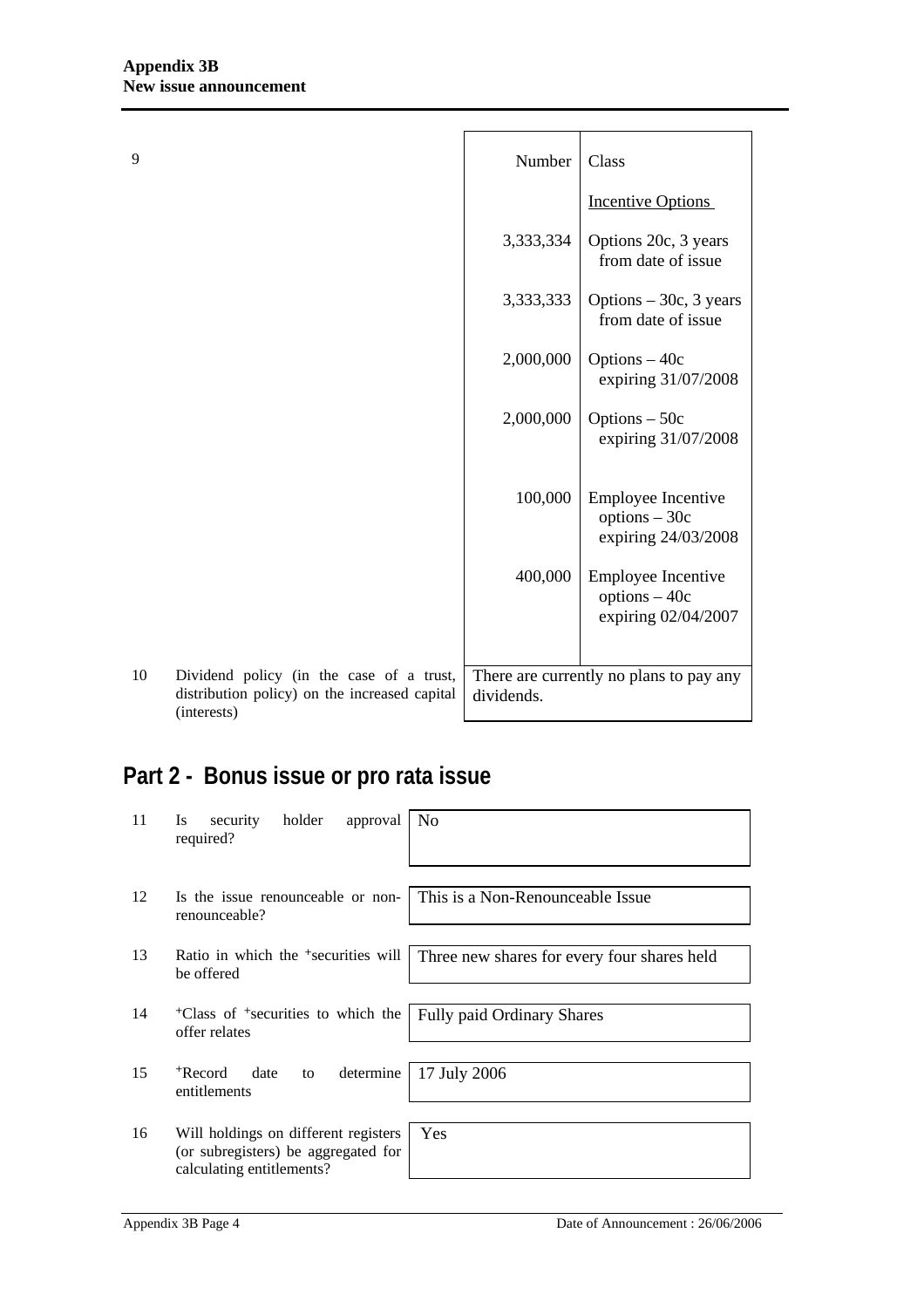| 17 | Policy for deciding entitlements in<br>relation to fractions                                                                                                                                                                                                | Fractional entitlements will be rounded up to<br>the nearest whole number of new shares.                                                                                                                                                                                                                                     |
|----|-------------------------------------------------------------------------------------------------------------------------------------------------------------------------------------------------------------------------------------------------------------|------------------------------------------------------------------------------------------------------------------------------------------------------------------------------------------------------------------------------------------------------------------------------------------------------------------------------|
| 18 | Names of countries in which the<br>entity has <sup>+</sup> security holders who<br>will not<br>be<br>sent<br>issue<br>new<br>documents<br>Note: Security holders must be told how their<br>entitlements are to be dealt with.<br>Cross reference: rule 7.7. | All foreign countries except New Zealand.<br>At the date of this notice excluded countries<br>are:<br>Argentina<br>France<br><b>Great Britain</b><br>Guernsey Channel Island<br>Ireland<br>Malaysia<br>Monaco<br>Papau New Guinea<br>Singapore<br>Thailand<br><b>United Arab Emirates</b><br><b>United States</b><br>Vanuatu |
| 19 | Closing<br>of<br>date<br>for<br>receipt<br>acceptances or renunciations                                                                                                                                                                                     | Anticipated to be 1 August 2006                                                                                                                                                                                                                                                                                              |
| 20 | Names of any underwriters                                                                                                                                                                                                                                   | There are no underwriters for this issue                                                                                                                                                                                                                                                                                     |
| 21 | Amount of any underwriting fee or<br>commission                                                                                                                                                                                                             | N/A                                                                                                                                                                                                                                                                                                                          |
| 22 | Names of any brokers to the issue                                                                                                                                                                                                                           | N/A                                                                                                                                                                                                                                                                                                                          |
| 23 | Fee or commission payable to the<br>broker to the issue                                                                                                                                                                                                     | N/A                                                                                                                                                                                                                                                                                                                          |
| 24 | any handling fee<br>Amount<br>of<br>brokers who lodge<br>payable to<br>acceptances or renunciations<br>on<br>behalf of <sup>+</sup> security holders                                                                                                        | N/A                                                                                                                                                                                                                                                                                                                          |
| 25 | <b>If</b><br>the issue is<br>contingent on<br>*security holders'<br>approval,<br>the<br>date of the meeting                                                                                                                                                 | N/A                                                                                                                                                                                                                                                                                                                          |
| 26 | Date entitlement and acceptance<br>form and prospectus or Product<br>Disclosure Statement will be sent to<br>persons entitled                                                                                                                               | Anticipated to be 18 July 2006                                                                                                                                                                                                                                                                                               |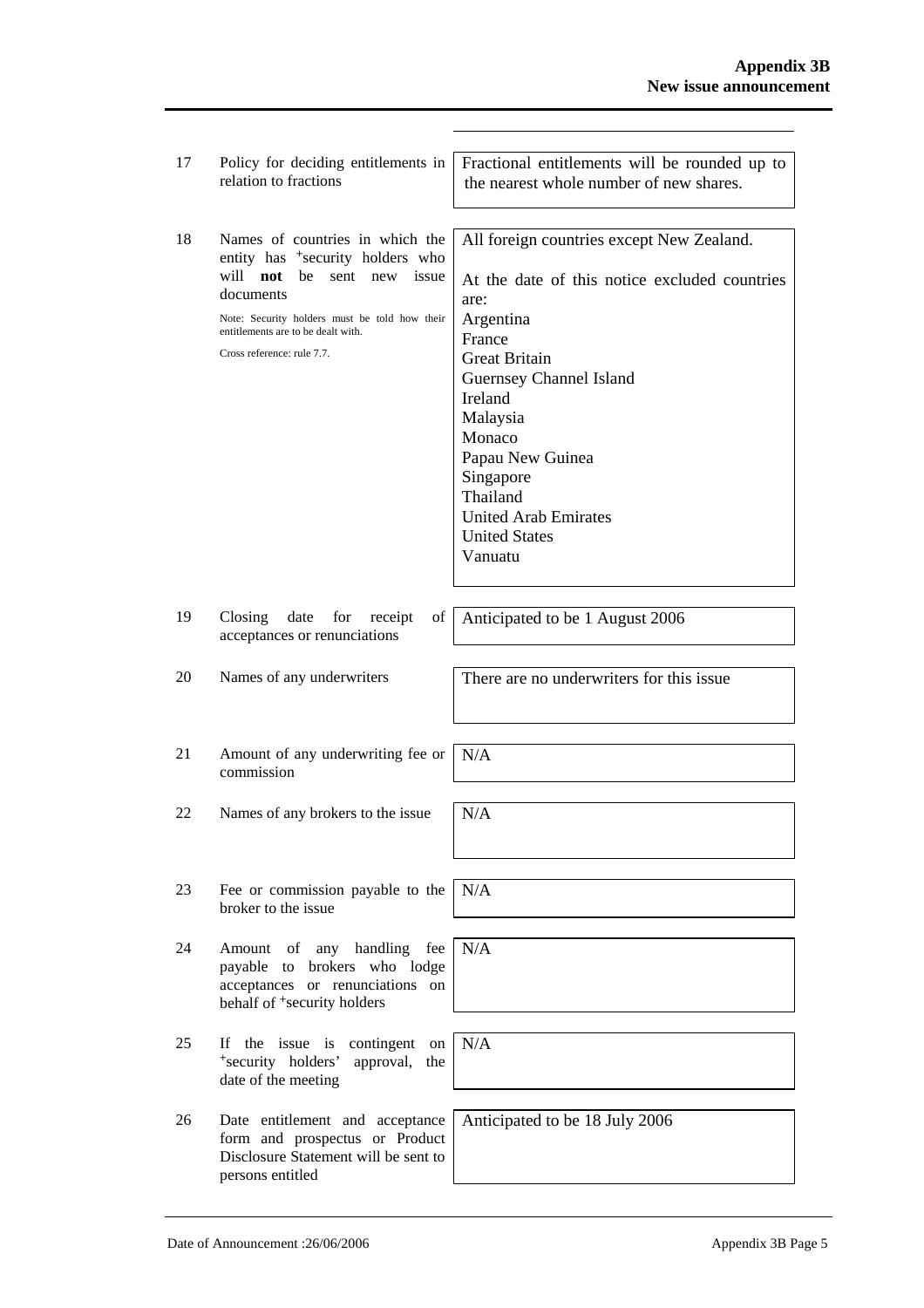| 27 | If the entity has issued options, and<br>the terms entitle option holders to<br>participate on exercise, the date on<br>which notices will be sent to option<br>holders | Anticipated to be 7 July         |
|----|-------------------------------------------------------------------------------------------------------------------------------------------------------------------------|----------------------------------|
| 28 | Date rights trading will begin (if<br>applicable)                                                                                                                       | N/A                              |
| 29 | Date rights trading will end (if<br>applicable)                                                                                                                         | N/A                              |
| 30 | How do <sup>+</sup> security holders sell their<br>entitlements in full through<br>a<br>broker?                                                                         | N/A                              |
| 31 | How do <sup>+</sup> security holders sell part<br>of their entitlements through a<br>broker and accept for the balance?                                                 | N/A                              |
| 32 | How do <sup>+</sup> security holders dispose<br>of their entitlements (except by sale<br>through a broker)?                                                             | N/A                              |
| 33 | <sup>+</sup> Despatch date                                                                                                                                              | Anticipated to be 10 August 2006 |

# **Part 3 - Quotation of securities**

*You need only complete this section if you are applying for quotation of securities* 

- 34 Type of securities (*tick one*)
- (a) Securities described in Part 1 √
- (b) All other securities Example: restricted securities at the end of the escrowed period, partly paid securities that become fully paid, employee incentive share securities when restriction ends, securities issued on expiry or conversion of convertible securities

## **Entities that have ticked box 34(a)**

#### **Additional securities forming a new class of securities**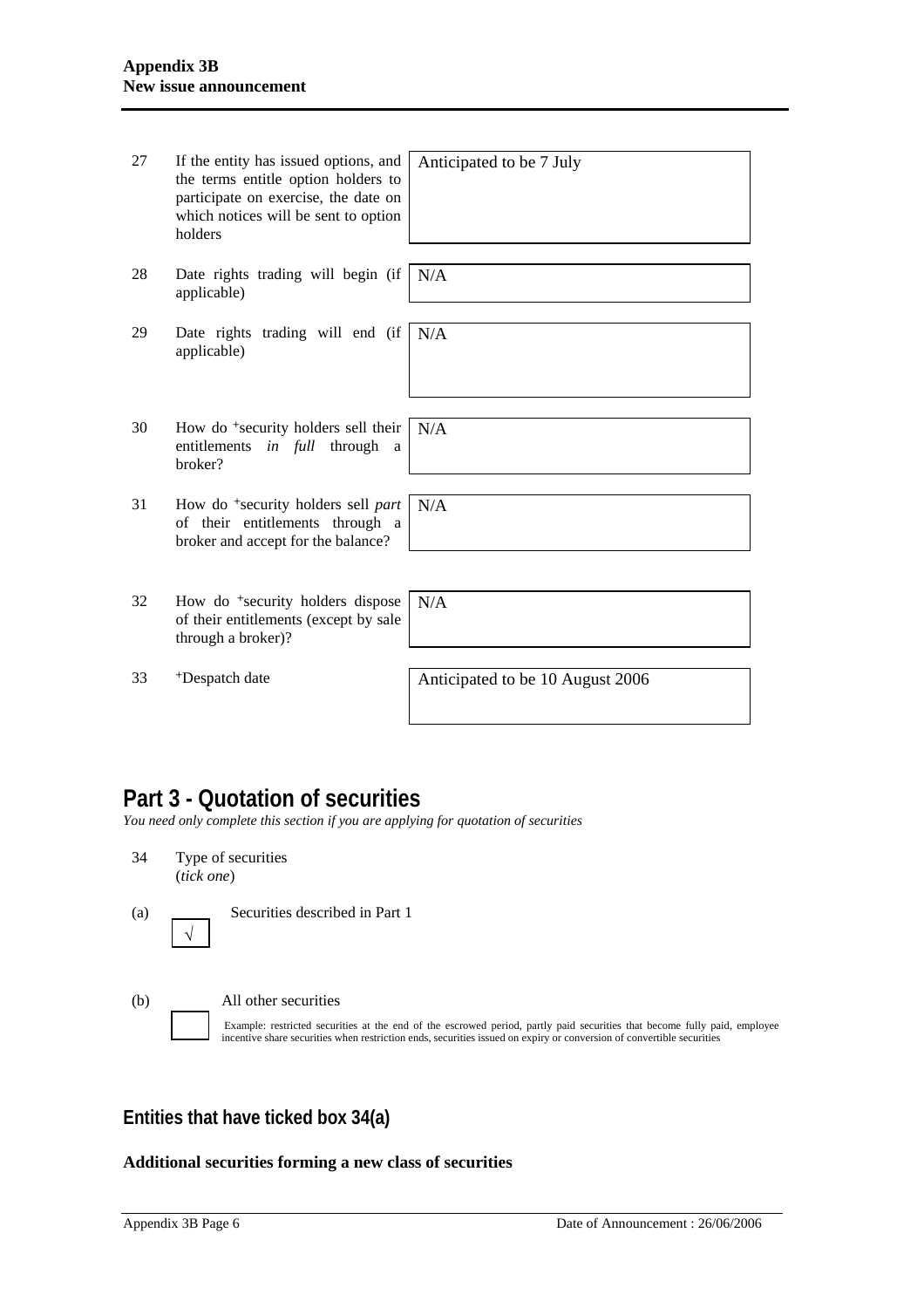*Tick to indicate you are providing the information or documents*

- 35 If the +securities are +equity securities, the names of the 20 largest holders of the additional <sup>+</sup>securities, and the number and percentage of additional <sup>+</sup>securities held by those holders
- 36 If the +securities are +equity securities, a distribution schedule of the additional <sup>+</sup>securities setting out the number of holders in the categories 1 - 1,000 1,001 - 5,000 5,001 - 10,000 10,001 - 100,000 100,001 and over
- 37 A copy of any trust deed for the additional <sup>+</sup>securities

## **Entities that have ticked box 34(b)**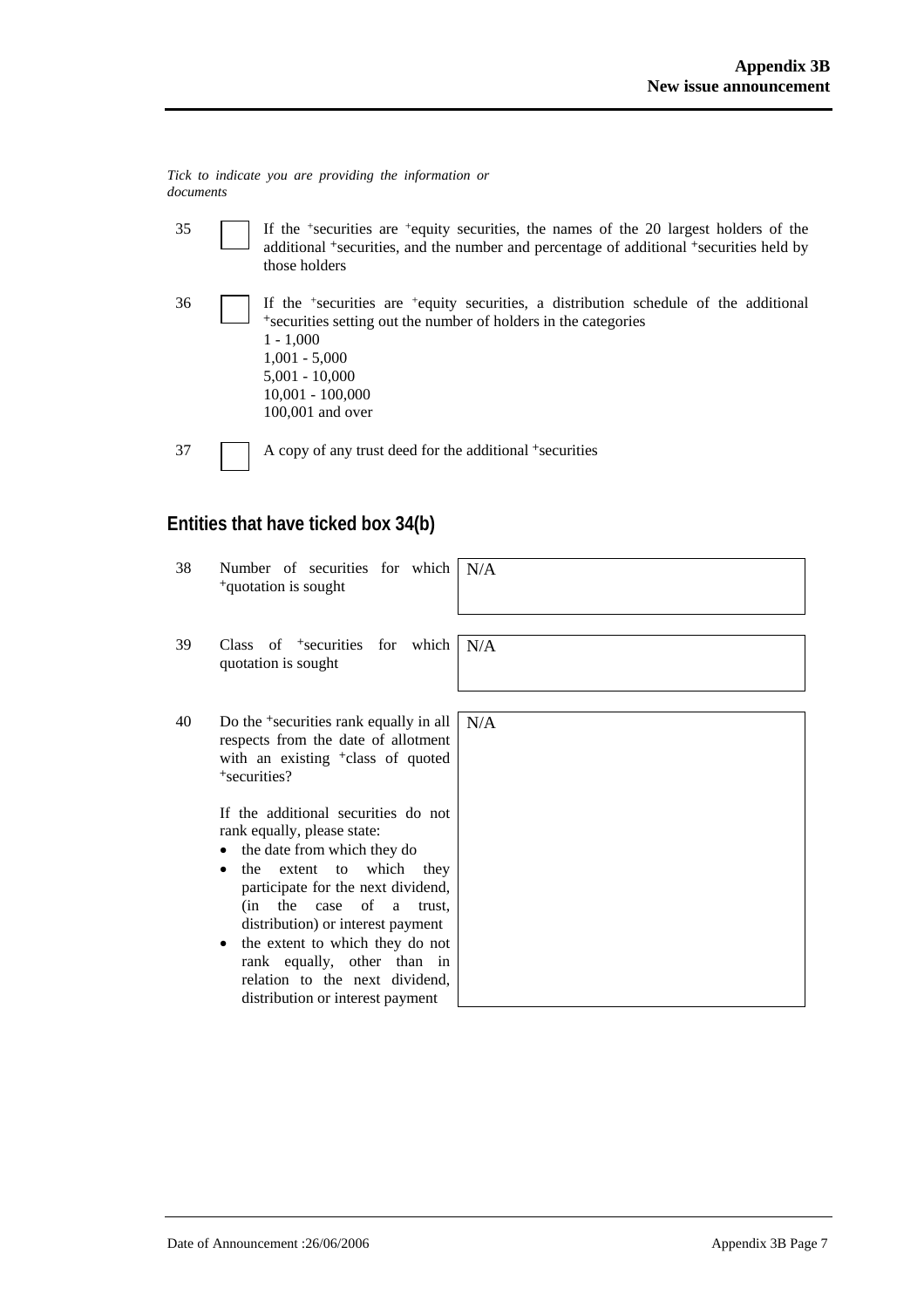| 41 | Reason for request for quotation<br>now                                                                                     | N/A    |                    |
|----|-----------------------------------------------------------------------------------------------------------------------------|--------|--------------------|
|    | Example: In the case of restricted securities, end of<br>restriction period                                                 |        |                    |
|    | issued<br>(ii<br>upon<br>conversion<br>οf<br>another security, clearly identify that<br>other security)                     |        |                    |
|    |                                                                                                                             |        |                    |
|    |                                                                                                                             | Number | <sup>+</sup> Class |
| 42 | Number and <sup>+</sup> class of all <sup>+</sup> securities<br>quoted on ASX (including<br>the<br>securities in clause 38) |        |                    |

#### **Quotation agreement**

- 1 +Quotation of our additional +securities is in ASX's absolute discretion. ASX may quote the +securities on any conditions it decides.
- 2 We warrant the following to ASX.
	- The issue of the +securities to be quoted complies with the law and is not for an illegal purpose.
	- There is no reason why those +securities should not be granted +quotation.
	- An offer of the <sup>+</sup>securities for sale within 12 months after their issue will not require disclosure under section 707(3) or section 1012C(6) of the Corporations Act.

Note: An entity may need to obtain appropriate warranties from subscribers for the securities in order to be able to give this warranty

- Section 724 or section 1016E of the Corporations Act does not apply to any applications received by us in relation to any +securities to be quoted and that no-one has any right to return any +securities to be quoted under sections 737, 738 or 1016F of the Corporations Act at the time that we request that the +securities be quoted.
- If we are a trust, we warrant that no person has the right to return the +securities to be quoted under section 1019B of the Corporations Act at the time that we request that the +securities be quoted.
- 3 We will indemnify ASX to the fullest extent permitted by law in respect of any claim, action or expense arising from or connected with any breach of the warranties in this agreement.